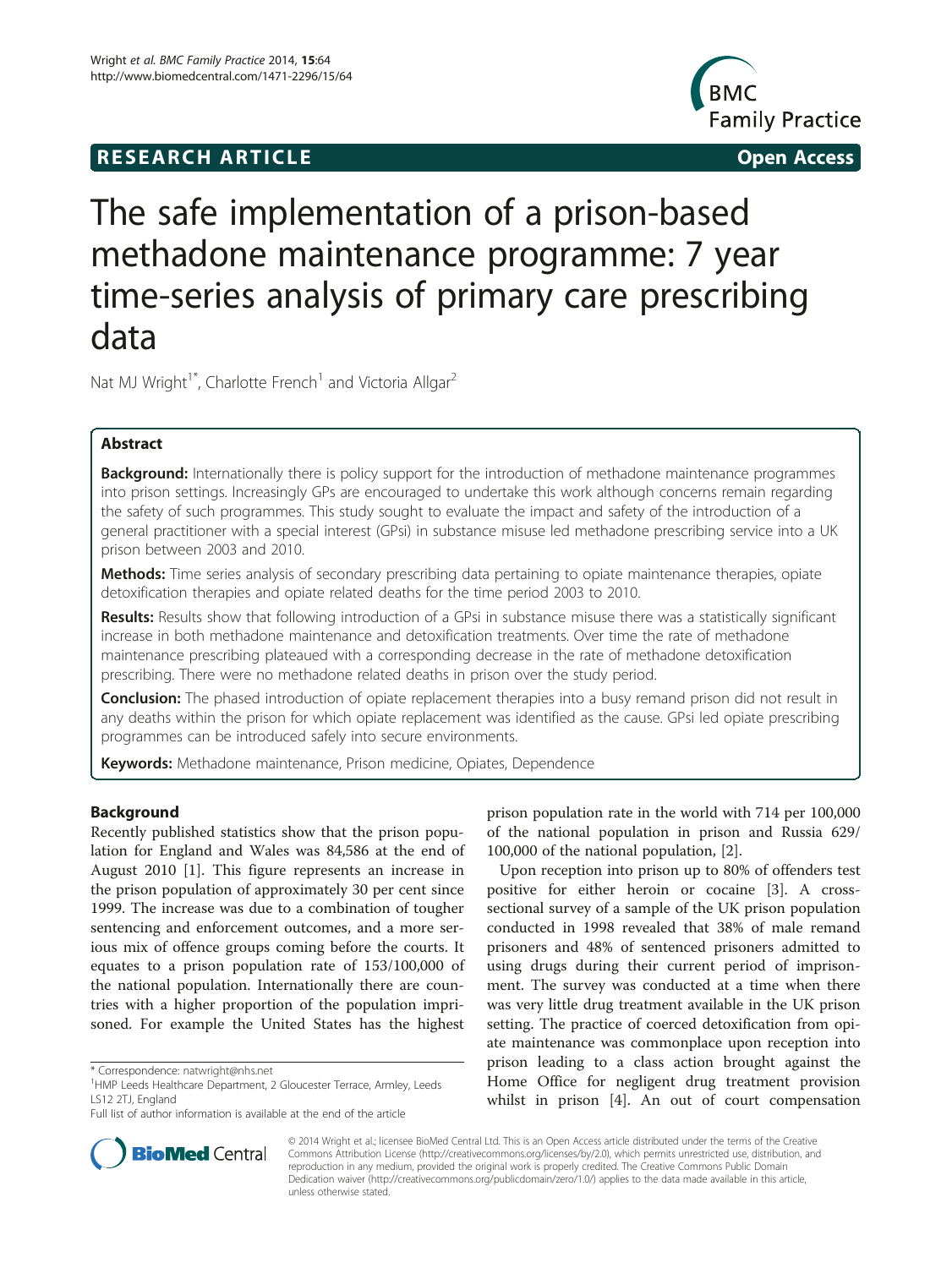settlement led to a growing pressure to develop prison based drug treatment services. Compensation was provided as it was acknowledged that opiate maintenance and detoxification therapies had significant potential to reduce harms associated with illicit drug withdrawal. There was an established evidence base that opiate maintenance reduced rates of crime, illicit drug use, and injecting practice yet prisoners were not routinely provided this treatment. Also there was an emerging UK evidence base that rates of self-harm and suicides were markedly increased in the week following reception into prison and that uncontrolled symptoms of opiate withdrawal were a contributory factor [[5\]](#page-6-0). At that time the vast majority of primary care services were provided by doctors employed by the Home Office and not the National Health Service (NHS). Not all practitioners offering primary care services held a certificate of accreditation in general practice.

Nevertheless some drug users were able to become abstinent whilst in prison. However in the absence of safe prison based primary care prescribing of opiate maintenance there is an increased risk of drug related death upon release from prison. This is due to accidental overdose in the community if similar drug misuse practices are re-commenced upon release following a period of enforced abstinence in prison leading to a loss of tolerance to prescribed opiates. An analysis of almost 50,000 newly released prisoners in England and Wales during the period 1998 to 2000 highlighted over 440 deaths, of which over 250 (59%) were drug-related [\[6\]](#page-6-0). In the year following release, the drug-related mortality rate was 5.2 per 1000 per annum among men and 5.9 per 1000 per annum among women. However, all-cause mortality in the first and second weeks following prison release for men was 37 and 26 deaths per 1000 per annum, respectively. In total, 95% of these deaths were drug-related. All-cause mortality in the first and second weeks following prison release for women was 47 and 38 deaths per 1000 per annum, respectively, all of which were drugrelated [[6](#page-6-0)]. These data highlights the period of the first two weeks post-release from prison as a time of high risk for opioid-related deaths.

In June 2004, in such a context of litigation and drug related death post prison-release, an opiate maintenance programme was introduced into a remand prison in the North of England with a population of approximately 1200 prisoners. The introduction was phased and preceded the widespread introduction of such programmes across both the national and international prison estate. Examples of the international context at that time are that in the Australian penal system, a prison based randomised controlled trial evaluating the effectiveness of methadone maintenance had just been published [\[7](#page-6-0)]. Key findings were that at five-month follow-up in prison,

those receiving methadone maintenance reported significant reductions in heroin use, drug injection and syringe sharing. Four years later, a USA randomised controlled trial evaluating the effectiveness of prison based opiate maintenance therapy was published. The researchers randomly allocated two hundred and eleven users prisoners to either counselling in prison, with passive referral to treatment upon release; counselling and transfer (counselling in prison with transfer to methadone maintenance treatment upon release); or counselling and methadone (methadone maintenance and counselling in prison, continued in a community-based methadone maintenance program upon release). Key findings were at one-month follow-up post release a higher engagement in treatment and lower proportion of individuals testing positive for illicit opiates in the group who received prison based methadone maintenance [\[8\]](#page-6-0). However neither of these two trials specifically mentioned GP involvement in the provision of opiate maintenance to prisoner populations. We are unaware of any published empirical research pertaining to core competencies required by GPs in prescribing that has traditionally been viewed as high risk. In response to such a gap in the evidence base this paper reports the findings from a time series analysis of seven years prescribing data for opiate maintenance which took place at a time of increasing international research activity evaluating the introduction of such maintenance therapy into prison settings.

# **Methods**

The introduction of a methadone maintenance programme was undertaken by a general practitioner with special interest (GPsi) in substance misuse who commenced prison based drug treatment in December 2003 in Her Majesty's Prison (HMP) Leeds, a remand prison with a capacity for 1283 prisoners, where the average length of stay for each prisoner was thirteen weeks. A consensus document between the UK Royal College of General Practitioners (RCGP) and Royal College of Psychiatrists, supported by the National Treatment Agency for Substance Misuse defined the competencies of a GPsi as having received specific higher-level training in the management of substance misusers in primary care, usually the Royal College of General Practitioners' Certificate in the management of drug misuse in primary care, Part 2. The document recommended that such practitioners can deliver a fuller range of drug treatment services and, as a result of additional ongoing higher-level training and professional development activity, are able to work more autonomously, accepting referrals from generic GP colleagues, and take responsibility for more complex cases in substance misuse [\[9\]](#page-6-0).

For the first six months from January to June 2004 methadone was not prescribed but organisational changes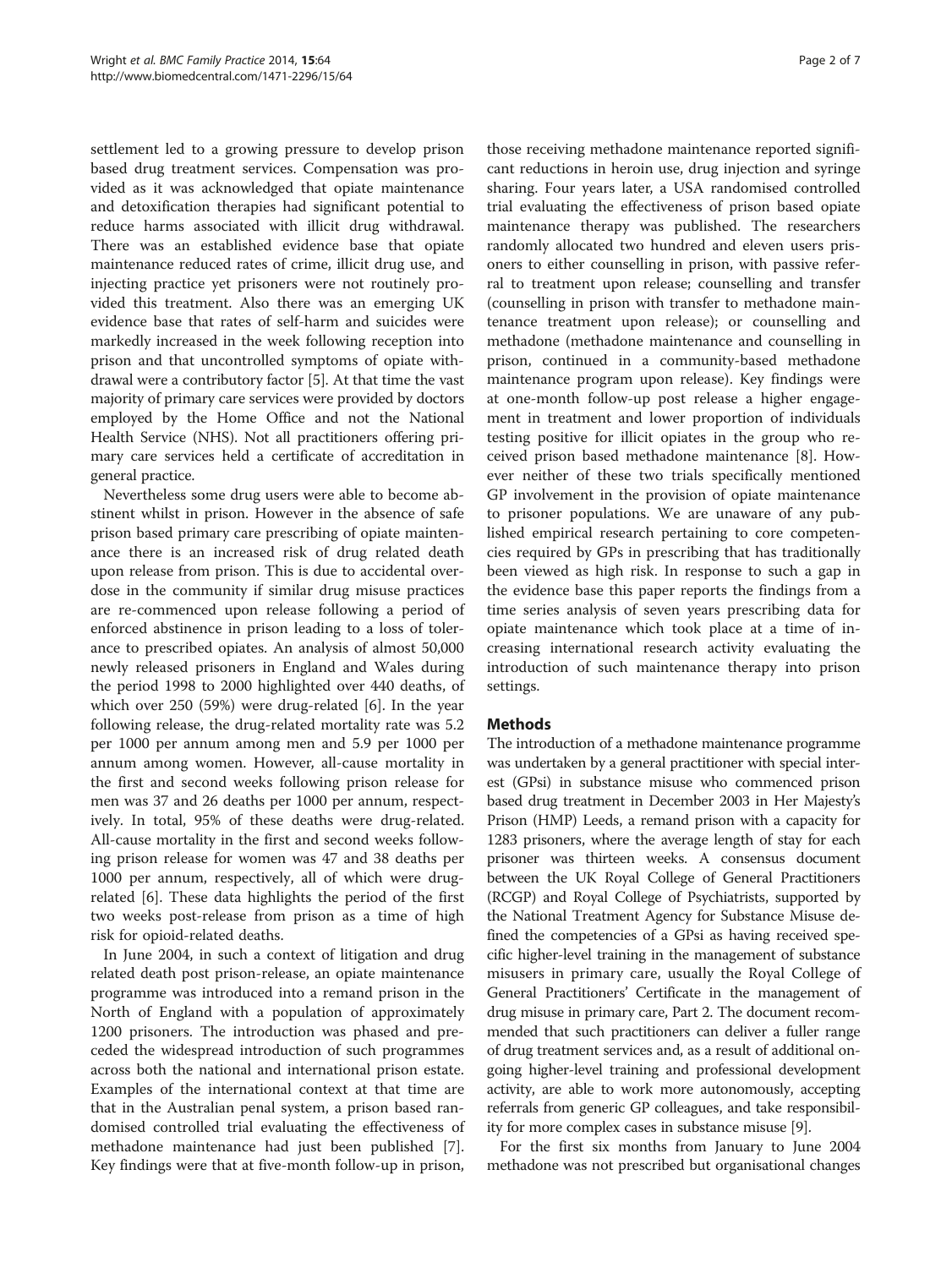were made to facilitate the introduction of a methadone maintenance programme. Such changes included writing a policy containing guidelines for safe prescribing, dispensing and administration; and stock requisition. In June 2004 the GPsi commenced a weekly prescribing clinic for opiate maintenance. Fifteen months later the number of clinics was increased to five per week. All new treatment inductions (new commencements) were seen in this clinic. However over the following two years patients stable on methadone maintenance treatment were followed up in generic (ie not substance misuse specific) prison GP clinics. Over time new inductions (commencements) onto maintenance treatment and methadone detoxification regimes were initiated in clinics run by prison GPs who had acquired core competencies to work as a GPsi in substance misuse. "New treatment inductions" included those who were initiated on methadone for the first time following a clinical history consistent with opioid dependence and a urine sample positive for either opiates, methadone or buprenorphine. It included new treatment inductions in either normal prison working hours or evening clinics for patients newly received into prison. It also included those assessed in such evening clinics where community prescribed opiate maintenance had been disrupted due to an absence of methadone prescribing in police custody at the time the study was taking place. Repeat treatment inductions were excluded from analysis. Such patients included those who were re-imprisoned during the study period who had previously been included as a "new treatment induction". Methadone prescribing for both maintenance and detoxification was initiated at a dose of 30 mg daily if the patient was assessed on first night reception, and at a dose of 20 mg daily if the patient was assessed in the routine prison clinic. The rationale for such prescribing regimes was that compared to patients presenting in routine clinics, patients presenting at first night prison reception typically both reported and exhibited more severe symptoms and signs of withdrawal. Subsequently for those receiving a detoxification regime at an initial dose of 20 mg od (once daily), the dose would be increased the following day to 30 mg od for a period of six days prior to a reducing regime from 30 mg od to zero over a two week period. In total such a prescribing regime would be of three weeks duration. For those receiving a maintenance prescribing regime at an initial dose of 20 mg od, the dose would be increased the following day to 30 mg od. Any subsequent increases would only take place following review by a GP. Subsequently published national guidelines for prison recommend that "to ensure patient safety within this context, methadone treatment programmes should be established through a process of dose induction. Initial doses of five to ten milligrams of methadone (1 mg in 1 ml mixture) are to be given, at least six hours apart" [\[10](#page-6-0)]. National guidelines published in

2007 pertaining to drug treatment recommended "in general, the initial daily dose will be in the range of 10–30 mg. If tolerance is low or uncertain then 10– 20 mg is more appropriate. With heavily dependent misusers who are tolerant, and where the clinician is experienced or competent, a first dose can be up to 40 mg but it is unwise to exceed this dose" [[11](#page-6-0)].

Anonymised secondary data for both maintenance and detoxification treatments was retrieved from the Pharmacy Manager prison pharmacy dispensing databases for the period covering the start of January 2003 to end March 2010. Once retrieved, the data was aggregated into discrete three month time periods according to the date of first receipt of a methadone prescription. Methadone prescribing was introduced into the prison in May 2004. Therefore by obtaining data at equally- spaced time intervals (ie. three month time periods) both pre and post-intervention, it was possible to analyse by an interrupted time-series methodology. Durbin-Watson statistics were used to test for serial correlation (a relationship between values separated from each other by a given time lag). The trend component of this time-series is examined to determine the long-term variation of the trends in prescribing methadone maintenance and detoxification therapies in the prison and community. The basic model:  $Yt = bo + b1T + b2D + b3P + et$ , where T is time from the start of the observational period, D is a dummy variable for pre or post intervention and P is time since the intervention; et is the random variation at time t not explained by the model. Ordinary Least Squares regression was undertaken to analyse prescribing trends over time, with 3 independent variables: T – time,  $D$  – dummy for pre-post intervention and  $P$  – time since the intervention. The model can determine the change over time before the intervention was implemented, change in the outcome measure from the last time point before the intervention to the first time point after the intervention, and the difference in the slope of the time period before the intervention and the slope of the time period after the intervention. Ordinary least squares regression assumes that the error terms associated with each observation (time point) are uncorrelated. Prior to data extraction we discussed the proposed research with Wales Medical Research Ethics Committee who advised that formal ethical approval was not required as the study was a service evaluation using anonymised aggregated secondary data from a service in which the principal investigator conducted routine clinical work.

# Results

Over the study period a total of 4551 patients were inducted onto methadone maintenance and 3181 patients received a detoxification treatment.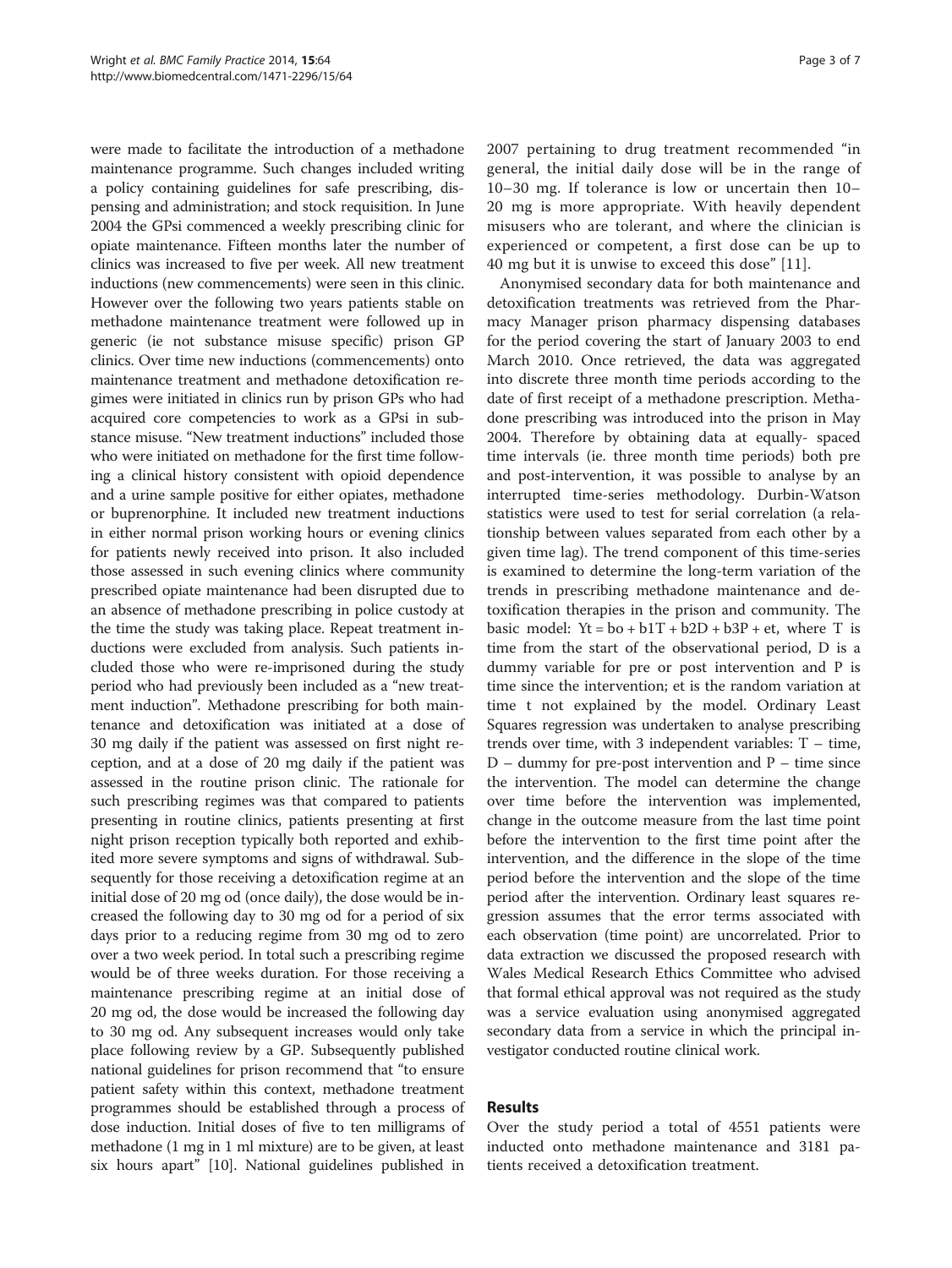For methadone maintenance, the numbers of individuals receiving maintenance prescriptions rise steadily from its introduction in 2004, to 282 in April - June 2007. Subsequently, prescriptions remain within the range of 245-311 until October - December 2009, where they fall to 216 before rising slightly at the beginning of 2010 to 232.

Figure 1 shows the number of inductions "new commencements" maintenance and detoxification episodes between the time period start of January 2003 to end of March 2010 and this is displayed in table format in Table [1.](#page-4-0)

Ordinary least squares regression was undertaken to analyse prescribing trends over time. Durbin-Watson statistics to test for serial correlation of the error terms was not significant ( $p = 0.556$ ), meaning that there was no autocorrelation. The trend prior to intervention was flat ( $p = .978$ ), as would be expected. Following the intervention of GPsi prescribing there was an increase in patients receiving maintenance (Graph 1), but this was not significant ( $p = 0.085$ ). Also there was no significant change in trend immediately after the intervention (0.494). However over time post the intervention of a GPsi there is a statistically significant increase for methadone maintenance treatment episodes ( $p = 0.002$ ).

As regards the results for detoxification treatments, prior to the time-point April - July 2006, detoxification treatments appear to have been preferred to maintenance. The number of detoxification prescriptions rose dramatically from 18 (April-June 2005) to 255 (October – December 2005), staying higher than those for methadone until the end of 2006, when they fell to 161. There then appears to be a rapid increase in detoxification therapies prescribed in January-March 2007, reaching 277. However after this increase, methadone detoxification prescriptions have remained lower than those for methadone maintenance and have decreased steadily from 277 at the beginning of 2007 to 67 in January – March 2010. Ordinary least squares regression was undertaken to analyse prescribing trends over time. Durbin-Watson statistics to test for serial correlation of the error terms was not significant ( $p = 0.597$ ), meaning that there was no autocorrelation. The trend prior to intervention was flat  $(p = 0.935)$ , as would be expected. Following the intervention of GPsi prescribing there was an increase in patients receiving detoxification (Graph 1), which was significant ( $p = 0.016$ ). There was no significant change in trend after the intervention  $(p = 0.864)$ . However over time post the intervention of a GPsi there was no statistically significant increase in detoxification treatment episodes ( $p = 0.619$ ).

### Drug-related deaths

There were no opioid related deaths in the prison over the study period prior to the introduction of methadone maintenance treatment. During the time period of 2003- 2010 there was one death of a patient receiving methadone treatment at the time of death. His death occurred in 2006 one week after initiation of methadone at a daily dose of 30 mg. However toxicology investigations highlighted the illicit use of mirtazapine, a sedative antidepressant [[12](#page-6-0)]. At inquest the coroner reported that the prescribing of methadone maintenance was appropriate in this case and therefore, this patient's death was

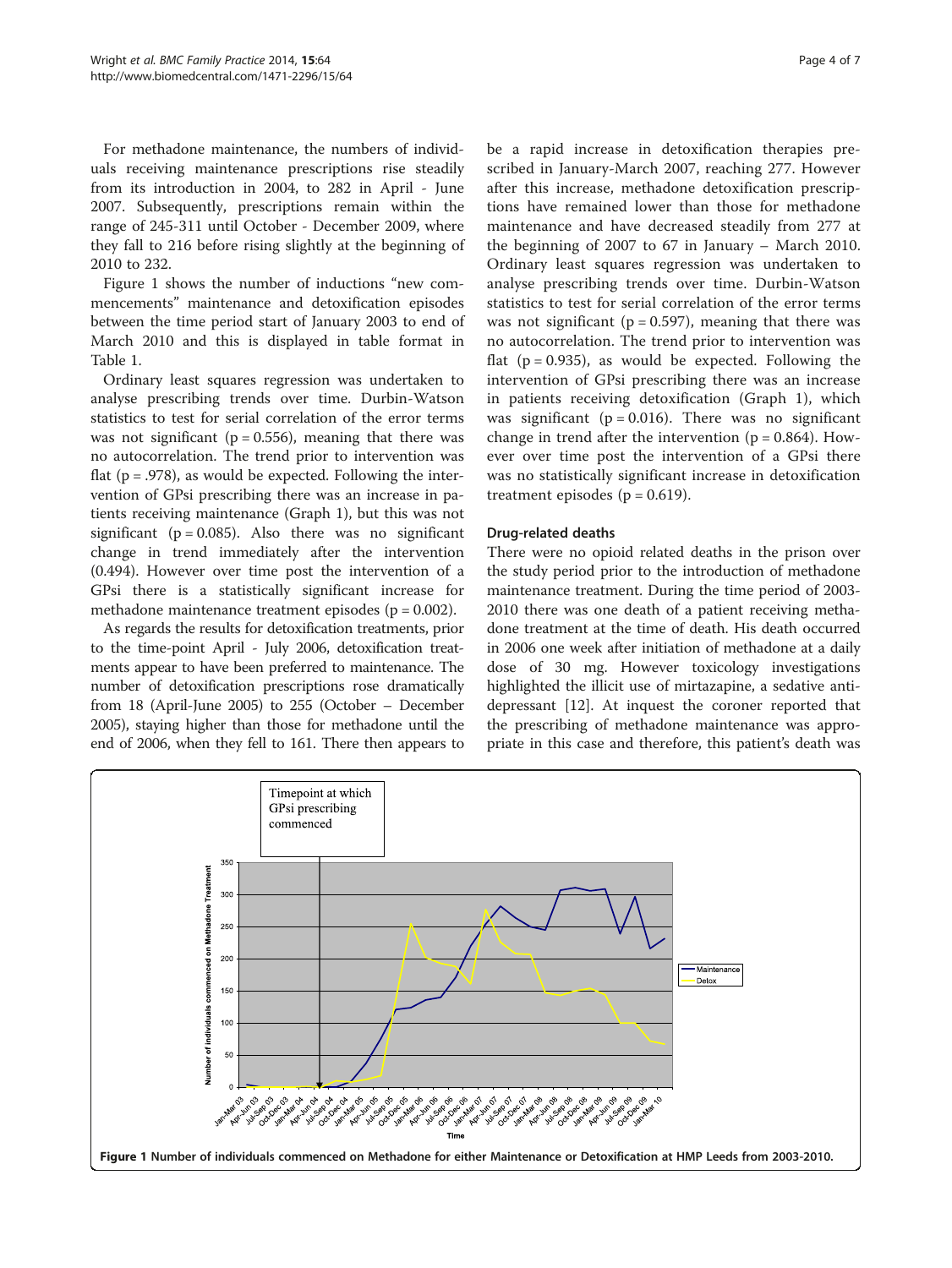<span id="page-4-0"></span>Table 1 Numbers of methadone maintenance and detoxification new treatments issued from 2003-2010

| Time period  | Methadone maintenance<br>new treatment induction<br>episodes | Methadone new<br>detoxification<br>treatment episodes |
|--------------|--------------------------------------------------------------|-------------------------------------------------------|
| Jan-Mar 2003 | $\overline{4}$                                               | 0                                                     |
| Apr-Jun 2003 | 0                                                            | 0                                                     |
| Jul-Sep 2003 | $\Omega$                                                     | 0                                                     |
| Oct-Dec 2003 | $\Omega$                                                     | 0                                                     |
| Jan-Mar 2004 | 0                                                            | 1                                                     |
| Apr-Jun 2004 | 1                                                            | $\Omega$                                              |
| Jul-Sep 2004 | 0                                                            | 10                                                    |
| Oct-Dec 2004 | 9                                                            | 8                                                     |
| Jan-Mar 2005 | 37                                                           | 12                                                    |
| Apr-Jun 2005 | 76                                                           | 18                                                    |
| Jul-Sep 2005 | 121                                                          | 138                                                   |
| Oct-Dec 2005 | 124                                                          | 255                                                   |
| Jan-Mar 2006 | 136                                                          | 202                                                   |
| Apr-Jun 2006 | 140                                                          | 193                                                   |
| Jul-Sep 2006 | 171                                                          | 188                                                   |
| Oct-Dec 2006 | 220                                                          | 161                                                   |
| Jan-Mar 2007 | 254                                                          | 277                                                   |
| Apr-Jun 2007 | 282                                                          | 226                                                   |
| Jul-Sep 2007 | 264                                                          | 208                                                   |
| Oct-Dec 2007 | 250                                                          | 207                                                   |
| Jan-Mar 2008 | 245                                                          | 147                                                   |
| Apr-Jun 2008 | 307                                                          | 143                                                   |
| Jul-Sep 2008 | 311                                                          | 150                                                   |
| Oct-Dec 2008 | 306                                                          | 154                                                   |
| Jan-Mar 2009 | 309                                                          | 144                                                   |
| Apr-Jun 2009 | 239                                                          | 100                                                   |
| Jul-Sep 2009 | 297                                                          | 100                                                   |
| Oct-Dec 2009 | 216                                                          | 72                                                    |
| Jan-Mar 2010 | 232                                                          | 67                                                    |
| <b>TOTAL</b> | 4551                                                         | 3181                                                  |

not attributed to his methadone treatment. Thus, there are no methadone related deaths recorded at HMP Leeds since its introduction in 2004.

# **Discussion**

Following the intervention of a GPsi led prescribing service for substance misuse there was a steady increase over the following four and half years in patients being initiated onto methadone maintenance. The fact that the increase only became statistically significant over time is evidence that the implementation was phased to ensure that the system was safe. From the time-point April-June 2008 a further increase in the number of patients being initiated onto methadone maintenance is evidence of a second prison based GPsi receiving the core competencies to work with substance misuse and the practice of methadone induction therefore becoming normalised in the prison healthcare department.

Following the introduction of a GPsi led prescribing service there was an immediate statistically significant increase in patients receiving detoxification regimes. However two years after the introduction there was a decline in detoxification prescribing, the decline starting in the time-point April-June 2006. This can be explained by the fact that the local prescribing protocol changed. Initially due to pressure on the service a patient could only be initiated onto opiate maintenance if they had failed to become abstinent upon completion of a detoxification regime. However as over 80% of drug users in the prison failed to achieve abstinence [[13](#page-6-0)], the protocol was changed to permit patients to be inducted onto methadone maintenance where appropriate. In the timepoint January -March 2007 there was a further increase in methadone detoxification treatments. This can be explained by the recruitment of a new GP who at the time of recruitment did not possess the core competencies of a GPsi. Therefore the prescribing interventions of the GP were limited to offering detoxification (and not maintenance) regimes. As the GP acquired the core competencies to practice as a GPsi, the number of maintenance treatments continued to rise and over time a corresponding fall in detoxification treatments.

In 2001, a UK based taskforce highlighted that the prison environment can be a difficult and complex one in which to work as a doctor. It highlighted that the nature of the prisoner population meant that prison based doctors would require particular skills in dealing with alcohol and substance misuse. It also highlighted the inherent risks of professional isolation working in prison settings and recommended that the priority should be in developing a robust structure of primary care provision in prison settings [\[14](#page-6-0)]. A key clinical governance concern was that not all doctors providing primary care services in the UK prison estate at that time were trained in the skills of general practice. In 2001 the UK Royal College of General Practitioners commenced a training unit dedicated to training general practitioners in the knowledge and skills required to competently offer treatment to drug users. At the time of writing, since the inception of this course 14,137 individuals have been trained in the basics of drug treatment and 2016 have received training to confer the competencies required to practice as a GPsi in substance misuse [\[15](#page-6-0)]. We would suggest that the RCGP has learned lessons that can be disseminated internationally. The RCGP through the Membership of Royal College of General Practitioners International academic examination currently has a successful formula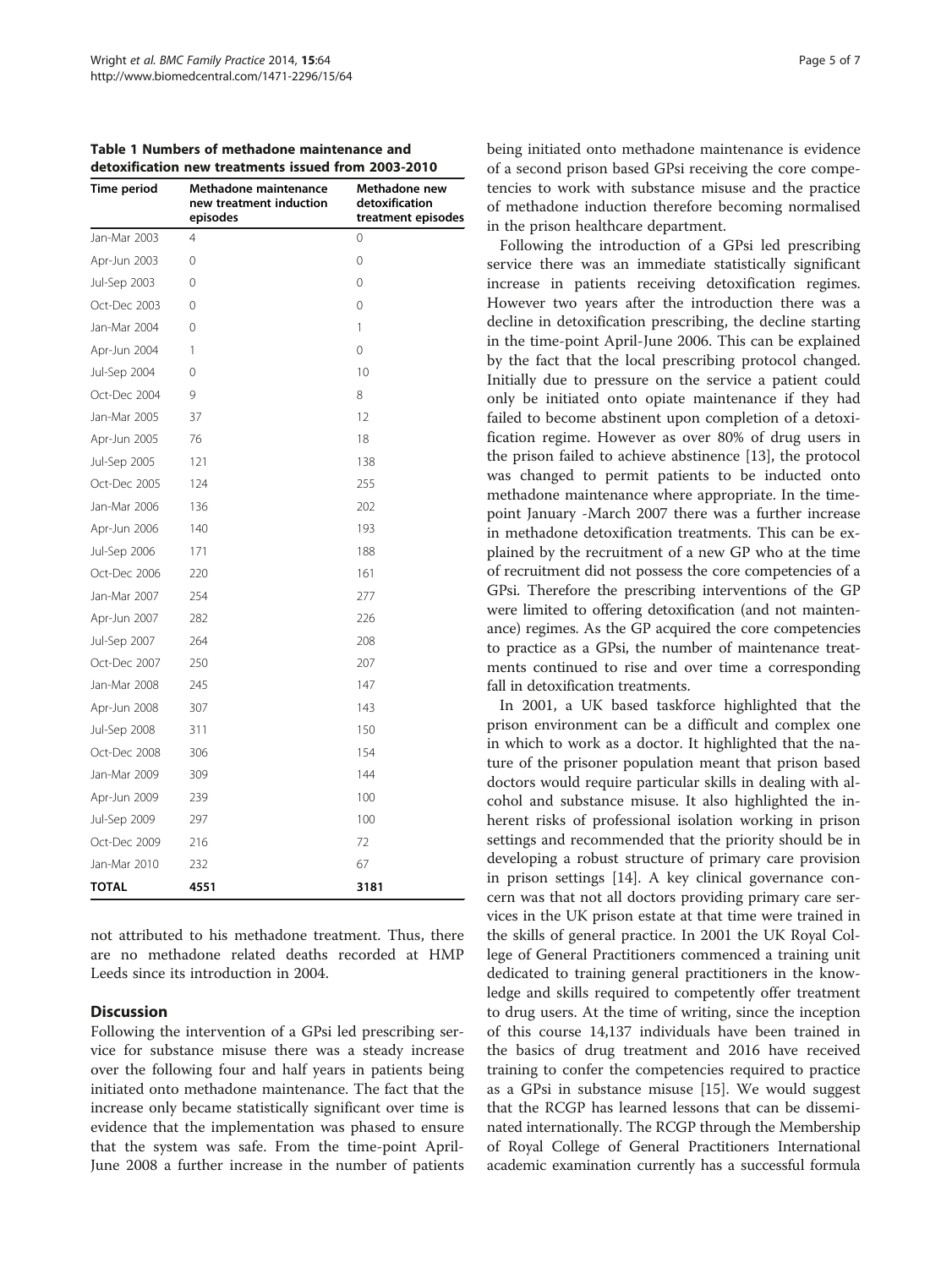for internationally conferring generic primary care core competencies. The challenge for the RCGP will be how it can replicate this successful generic international primary care model in the field of primary care drug treatment. We would suggest that networking with international policy leads, and international marketing of training programmes are key to disseminating best training practice. International data pertaining to the background of doctors providing primary care based drug treatment in prison settings is lacking. It is possible that other countries are facing similar clinical governance concerns regarding the safety of prison primary care based drug treatment. There is evidence from research conducted in the Belgian prison healthcare service of prisoners consulting the GP 3.8 times more than a demographically equivalent population in the community [\[16](#page-6-0)]. The high consultation rate was explained in part by health concerns relating to drug misuse. However there is a paucity of research evaluating primary care based drug treatment provision. Clearly if internationally prisoners are high users of primary care services then general practitioners who have received training in the provision of safe drug treatment will be key to increasing the international provision of prison based drug treatment. It would not be our aspiration that such general practitioners would necessarily adopt the UK title of "general practitioner with a special interest". Rather the purpose of this paper has been in describing the core competencies to ensure safe primary care provision. It is the competencies rather than the terminology that we would wish to share with the international readership.

The main strength of this research is in highlighting that such primary care development is possible and that methadone replacement therapies can safely be introduced into prison settings providing such a practice is by GPs possessing a GPsi level of core competency. Additionally generic GPs are able to safely offer detoxification regimes within clear prescribing protocols. This is an important message to the GP field. The burden of investigation upon GPs practicing in secure environments is intense. In the UK, every death in custody is by statute subject to scrutiny by Coroner's Inquiry [\[17](#page-6-0)] and investigation by the Prisons and Probation Ombudsman [\[18](#page-6-0)]. Therefore GPs seeking to provide opiate maintenance therapies in the prison setting should only do so having undertaken either further training or supervision in the management of substance misuse. In 2007, the World Health Organisation through its Health in Prisons Project recommended opiate maintenance therapies are made more widely available across the international prison estate [\[19\]](#page-6-0). Our research has provided a primary care workforce model which will be able to facilitate the safe and effective implementation of this key international policy recommendation. A primary care workforce is critical to increasing availability of drug treatment. Indeed in

1978 the WHO endorsed the critical importance of primary care organisations as the central focus for promoting improvements in population health [[20](#page-6-0)].

The main limitation of this research is that it is limited to prescribing data collated at one remand prison and therefore we would be confident that our findings could be generalised with confidence only to remand prisons with similar health needs relating to substance misuse. Also it was not possible to cross-check our data against coronial records to evaluate the impact of the programme upon opioid related deaths post release from prison. We suggest this is an area for future research activity. Also our research did not collect data pertaining to buprenorphine medication as this was not routinely prescribed in the prison at the time of initiating data collection. The reason for this was that the UK prisons at that time had widespread problems regarding buprenorphine abuse and therefore prescribing of such medication was not encouraged [[21](#page-6-0)].

Our research has shown that a GPsi led prison drug treatment service is safe if on first night reception the first induction dose of methadone does not exceed 30 mg and if in routine "outpatient" prison clinics the first induction dose of methadone does not exceed 20 mg. This provides evidence for future reviews of current UK national prison clinical guidelines which currently recommend a more cautious approach of initial induction at doses of methadone 5-10 mg given at least six hours apart" [[10](#page-6-0)]. Not every prison will have access to a GPsi. However increasingly clinical leads in prisons are practicing at a GPsi level of competency and our findings would support higher initial induction doses being prescribed in prison first night reception centres.

In demonstrating that methadone maintenance prescribing can be safely introduced into prison settings, our findings raise questions regarding long-term outcomes of patients receiving such maintenance treatment. The outcomes of survival, re-offending, abstinence and retention in treatment post-release are all areas that merit future research activity. Also comparing prescribing data between prisons internationally would facilitate the comparing of clinical standards and frameworks and lead to enhanced sharing of international best practice. Future research activity should also analyse prescribing data for buprenorphine as this is increasingly being used for both maintenance and detoxification in prison settings.

# Conclusion

In summary our research has highlighted that a GPsi led phased implementation of methadone maintenance into prisons does not compromise patient safety.

#### Competing interests

The authors declare that they have no competing interests.